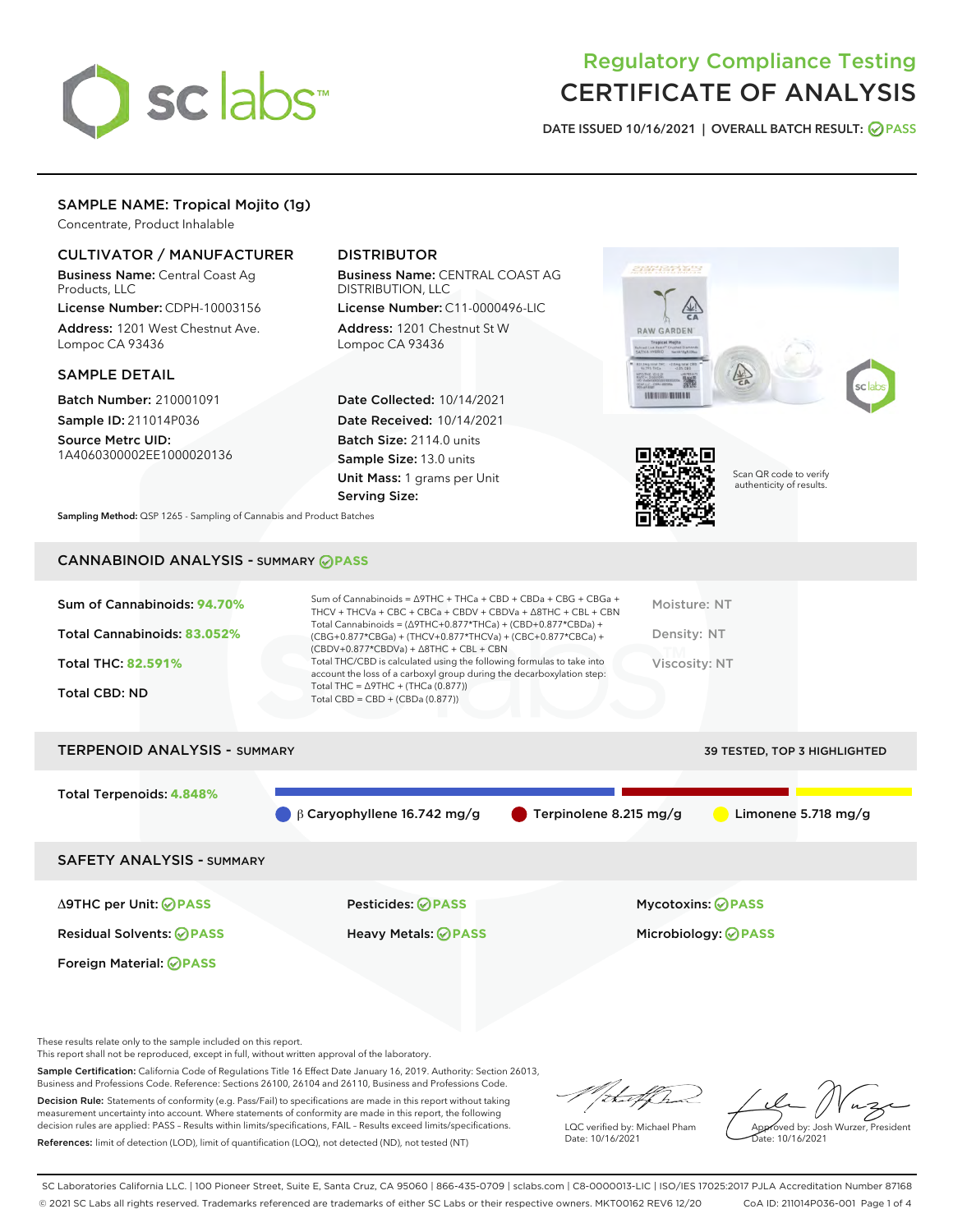



TROPICAL MOJITO (1G) | DATE ISSUED 10/16/2021 | OVERALL BATCH RESULT: **● PASS** 

### CANNABINOID TEST RESULTS - 10/16/2021 2 PASS

Tested by high-performance liquid chromatography with diode-array detection (HPLC-DAD). **Method:** QSP 1157 - Analysis of Cannabinoids by HPLC-DAD

#### TOTAL CANNABINOIDS: **83.052%**

Total Cannabinoids (Total THC) + (Total CBD) + (Total CBG) + (Total THCV) + (Total CBC) + (Total CBDV) + ∆8THC + CBL + CBN

TOTAL THC: **82.591%** Total THC (∆9THC+0.877\*THCa)

TOTAL CBD: ND

Total CBD (CBD+0.877\*CBDa)

TOTAL CBG: ND Total CBG (CBG+0.877\*CBGa)

TOTAL THCV: 0.461% Total THCV (THCV+0.877\*THCVa)

TOTAL CBC: ND Total CBC (CBC+0.877\*CBCa)

TOTAL CBDV: ND Total CBDV (CBDV+0.877\*CBDVa)

| <b>COMPOUND</b>  | LOD/LOQ<br>(mg/g)          | <b>MEASUREMENT</b><br><b>UNCERTAINTY</b><br>mg/g | <b>RESULT</b><br>(mg/g) | <b>RESULT</b><br>(%) |
|------------------|----------------------------|--------------------------------------------------|-------------------------|----------------------|
| <b>THCa</b>      | 0.05/0.14                  | ±24.203                                          | 941.74                  | 94.174               |
| <b>THCVa</b>     | 0.07/0.20                  | ±0.251                                           | 5.26                    | 0.526                |
| <b>A9THC</b>     | 0.06 / 0.26                | N/A                                              | <b>ND</b>               | <b>ND</b>            |
| $\triangle$ 8THC | 0.1/0.4                    | N/A                                              | <b>ND</b>               | <b>ND</b>            |
| <b>THCV</b>      | 0.1/0.2                    | N/A                                              | <b>ND</b>               | <b>ND</b>            |
| <b>CBD</b>       | 0.07/0.29                  | N/A                                              | <b>ND</b>               | <b>ND</b>            |
| <b>CBDa</b>      | 0.02/0.19                  | N/A                                              | <b>ND</b>               | <b>ND</b>            |
| <b>CBDV</b>      | 0.04 / 0.15                | N/A                                              | <b>ND</b>               | <b>ND</b>            |
| <b>CBDVa</b>     | 0.03/0.53                  | N/A                                              | <b>ND</b>               | <b>ND</b>            |
| <b>CBG</b>       | 0.06/0.19                  | N/A                                              | <b>ND</b>               | <b>ND</b>            |
| <b>CBGa</b>      | 0.1/0.2                    | N/A                                              | <b>ND</b>               | <b>ND</b>            |
| <b>CBL</b>       | 0.06 / 0.24                | N/A                                              | <b>ND</b>               | <b>ND</b>            |
| <b>CBN</b>       | 0.1/0.3                    | N/A                                              | <b>ND</b>               | <b>ND</b>            |
| <b>CBC</b>       | 0.2 / 0.5                  | N/A                                              | <b>ND</b>               | <b>ND</b>            |
| <b>CBCa</b>      | 0.07 / 0.28                | N/A                                              | <b>ND</b>               | <b>ND</b>            |
|                  | <b>SUM OF CANNABINOIDS</b> |                                                  | 947.00 mg/g             | 94.70%               |

#### **UNIT MASS: 1 grams per Unit**

| ∆9THC per Unit                        | 1120 per-package limit                                     | <b>ND</b>      | <b>PASS</b> |
|---------------------------------------|------------------------------------------------------------|----------------|-------------|
| <b>Total THC per Unit</b>             |                                                            | 825.91 mg/unit |             |
| <b>CBD</b> per Unit                   |                                                            | <b>ND</b>      |             |
| <b>Total CBD per Unit</b>             |                                                            | <b>ND</b>      |             |
| Sum of Cannabinoids<br>per Unit       |                                                            | 947.00 mg/unit |             |
| <b>Total Cannabinoids</b><br>per Unit |                                                            | 830.52 mg/unit |             |
| <b>MOISTURE TEST RESULT</b>           | <b>DENSITY TEST RESULT</b><br><b>VISCOSITY TEST RESULT</b> |                |             |

Not Tested

Not Tested

Not Tested

## TERPENOID TEST RESULTS - 10/16/2021

Terpene analysis utilizing gas chromatography-flame ionization detection (GC-FID). **Method:** QSP 1192 - Analysis of Terpenoids by GC-FID

| <b>COMPOUND</b>         | LOD/LOQ<br>(mg/g) | <b>MEASUREMENT</b><br><b>UNCERTAINTY</b><br>mg/g | <b>RESULT</b><br>(mg/g)                         | <b>RESULT</b><br>(%) |
|-------------------------|-------------------|--------------------------------------------------|-------------------------------------------------|----------------------|
| $\beta$ Caryophyllene   | 0.004 / 0.012     | ±0.5960                                          | 16.742                                          | 1.6742               |
| Terpinolene             | 0.008 / 0.026     | ±0.1684                                          | 8.215                                           | 0.8215               |
| Limonene                | 0.005 / 0.016     | ±0.0818                                          | 5.718                                           | 0.5718               |
| $\alpha$ Humulene       | 0.009 / 0.029     | ±0.1235                                          | 3.846                                           | 0.3846               |
| Linalool                | 0.009 / 0.032     | ±0.0908                                          | 2.389                                           | 0.2389               |
| Fenchol                 | 0.010 / 0.034     | ±0.0705                                          | 1.822                                           | 0.1822               |
| Ocimene                 | 0.011 / 0.038     | ±0.0470                                          | 1.464                                           | 0.1464               |
| Terpineol               | 0.016 / 0.055     | ±0.0897                                          | 1.461                                           | 0.1461               |
| <b>Myrcene</b>          | 0.008 / 0.025     | ±0.0162                                          | 1.258                                           | 0.1258               |
| $\alpha$ Pinene         | 0.005 / 0.017     | ±0.0092                                          | 1.073                                           | 0.1073               |
| $\beta$ Pinene          | 0.004 / 0.014     | ±0.0120                                          | 1.043                                           | 0.1043               |
| trans-ß-Farnesene       | 0.008 / 0.025     | ±0.0322                                          | 0.907                                           | 0.0907               |
| Valencene               | 0.009 / 0.030     | ±0.0380                                          | 0.552                                           | 0.0552               |
| <b>Borneol</b>          | 0.005 / 0.016     | ±0.0184                                          | 0.439                                           | 0.0439               |
| $\alpha$ Phellandrene   | 0.006 / 0.020     | ±0.0034                                          | 0.250                                           | 0.0250               |
| $\alpha$ Terpinene      | 0.005 / 0.017     | ±0.0032                                          | 0.213                                           | 0.0213               |
| 3 Carene                | 0.005 / 0.018     | ±0.0028                                          | 0.195                                           | 0.0195               |
| $\gamma$ Terpinene      | 0.006 / 0.018     | ±0.0034                                          | 0.195                                           | 0.0195               |
| $\alpha$ Bisabolol      | 0.008 / 0.026     | ±0.0056                                          | 0.105                                           | 0.0105               |
| <b>Geranyl Acetate</b>  | 0.004 / 0.014     | ±0.0042                                          | 0.101                                           | 0.0101               |
| Eucalyptol              | 0.006 / 0.018     | ±0.0025                                          | 0.100                                           | 0.0100               |
| Nerolidol               | 0.009 / 0.028     | ±0.0059                                          | 0.094                                           | 0.0094               |
| Camphene                | 0.005 / 0.015     | ±0.0008                                          | 0.068                                           | 0.0068               |
| Citronellol             | 0.003 / 0.010     | ±0.0032                                          | 0.065                                           | 0.0065               |
| Fenchone                | 0.009 / 0.028     | ±0.0013                                          | 0.043                                           | 0.0043               |
| Caryophyllene<br>Oxide  | 0.010 / 0.033     | ±0.0020                                          | 0.043                                           | 0.0043               |
| Geraniol                | 0.002 / 0.007     | ±0.0015                                          | 0.033                                           | 0.0033               |
| p-Cymene                | 0.005 / 0.016     | ±0.0007                                          | 0.026                                           | 0.0026               |
| Nerol                   | 0.003 / 0.011     | ±0.0009                                          | 0.020                                           | 0.0020               |
| Sabinene Hydrate        | 0.006 / 0.022     | N/A                                              | <loq< th=""><th><loq< th=""></loq<></th></loq<> | <loq< th=""></loq<>  |
| Isoborneol              | 0.004 / 0.012     | N/A                                              | <loq< th=""><th><loq< th=""></loq<></th></loq<> | <loq< th=""></loq<>  |
| Sabinene                | 0.004 / 0.014     | N/A                                              | ND                                              | ND                   |
| (-)-Isopulegol          | 0.005 / 0.016     | N/A                                              | ND                                              | <b>ND</b>            |
| Camphor                 | 0.006 / 0.019     | N/A                                              | ND                                              | <b>ND</b>            |
| Menthol                 | 0.008 / 0.025     | N/A                                              | ND                                              | ND                   |
| R-(+)-Pulegone          | 0.003 / 0.011     | N/A                                              | ND                                              | ND                   |
| $\alpha$ Cedrene        | 0.005 / 0.016     | N/A                                              | <b>ND</b>                                       | <b>ND</b>            |
| Guaiol                  | 0.009 / 0.030     | N/A                                              | ND                                              | ND                   |
| Cedrol                  | 0.008 / 0.027     | N/A                                              | ND                                              | <b>ND</b>            |
| <b>TOTAL TERPENOIDS</b> |                   |                                                  | 48.480 mg/g                                     | 4.848%               |

SC Laboratories California LLC. | 100 Pioneer Street, Suite E, Santa Cruz, CA 95060 | 866-435-0709 | sclabs.com | C8-0000013-LIC | ISO/IES 17025:2017 PJLA Accreditation Number 87168 © 2021 SC Labs all rights reserved. Trademarks referenced are trademarks of either SC Labs or their respective owners. MKT00162 REV6 12/20 CoA ID: 211014P036-001 Page 2 of 4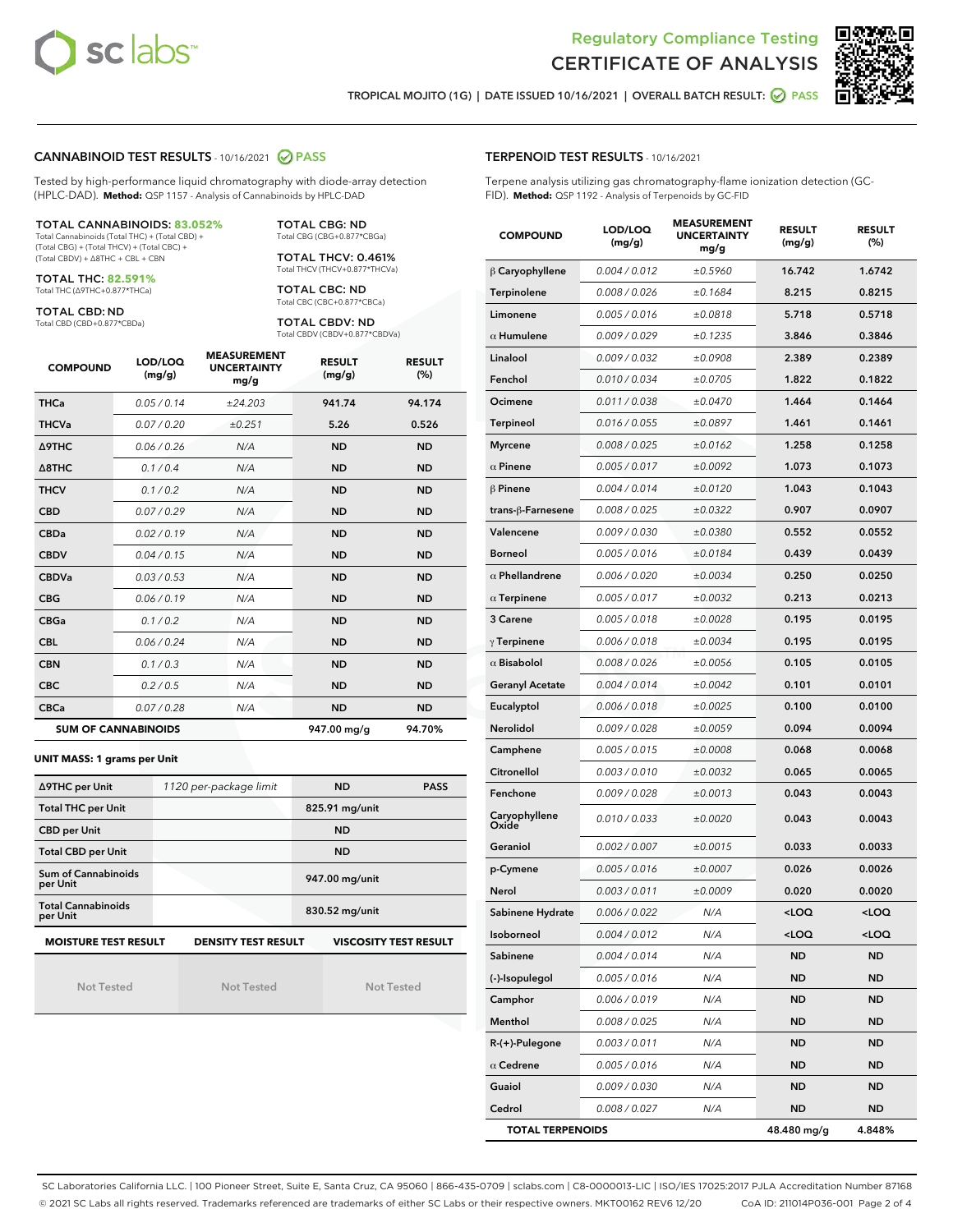



TROPICAL MOJITO (1G) | DATE ISSUED 10/16/2021 | OVERALL BATCH RESULT: ☑ PASS

# CATEGORY 1 PESTICIDE TEST RESULTS - 10/16/2021 @ PASS

Pesticide and plant growth regulator analysis utilizing high-performance liquid chromatography-mass spectrometry (HPLC-MS) or gas chromatography-mass spectrometry (GC-MS). \*GC-MS utilized where indicated. **Method:** QSP 1212 - Analysis of Pesticides and Mycotoxins by LC-MS or QSP 1213 - Analysis of Pesticides by GC-MS

| <b>COMPOUND</b>             | LOD/LOQ<br>$(\mu g/g)$ | <b>ACTION</b><br><b>LIMIT</b><br>$(\mu g/g)$ | <b>MEASUREMENT</b><br><b>UNCERTAINTY</b><br>µg/g | <b>RESULT</b><br>$(\mu g/g)$ | <b>RESULT</b> |
|-----------------------------|------------------------|----------------------------------------------|--------------------------------------------------|------------------------------|---------------|
| Aldicarb                    | 0.03 / 0.08            | $\geq$ LOD                                   | N/A                                              | <b>ND</b>                    | <b>PASS</b>   |
| Carbofuran                  | 0.02/0.05              | $\ge$ LOD                                    | N/A                                              | <b>ND</b>                    | <b>PASS</b>   |
| Chlordane*                  | 0.03 / 0.08            | $\ge$ LOD                                    | N/A                                              | <b>ND</b>                    | <b>PASS</b>   |
| Chlorfenapyr*               | 0.03/0.10              | $\ge$ LOD                                    | N/A                                              | <b>ND</b>                    | <b>PASS</b>   |
| Chlorpyrifos                | 0.02 / 0.06            | $\ge$ LOD                                    | N/A                                              | <b>ND</b>                    | <b>PASS</b>   |
| Coumaphos                   | 0.02 / 0.07            | $\ge$ LOD                                    | N/A                                              | <b>ND</b>                    | <b>PASS</b>   |
| Daminozide                  | 0.02 / 0.07            | $\ge$ LOD                                    | N/A                                              | <b>ND</b>                    | <b>PASS</b>   |
| <b>DDVP</b><br>(Dichlorvos) | 0.03/0.09              | $\ge$ LOD                                    | N/A                                              | <b>ND</b>                    | <b>PASS</b>   |
| Dimethoate                  | 0.03 / 0.08            | $\ge$ LOD                                    | N/A                                              | <b>ND</b>                    | <b>PASS</b>   |
| Ethoprop(hos)               | 0.03/0.10              | $\ge$ LOD                                    | N/A                                              | <b>ND</b>                    | <b>PASS</b>   |
| Etofenprox                  | 0.02 / 0.06            | $\ge$ LOD                                    | N/A                                              | <b>ND</b>                    | <b>PASS</b>   |
| Fenoxycarb                  | 0.03/0.08              | $\ge$ LOD                                    | N/A                                              | <b>ND</b>                    | <b>PASS</b>   |
| Fipronil                    | 0.03 / 0.08            | $\ge$ LOD                                    | N/A                                              | <b>ND</b>                    | <b>PASS</b>   |
| Imazalil                    | 0.02 / 0.06            | $\ge$ LOD                                    | N/A                                              | <b>ND</b>                    | <b>PASS</b>   |
| <b>Methiocarb</b>           | 0.02 / 0.07            | $\ge$ LOD                                    | N/A                                              | <b>ND</b>                    | <b>PASS</b>   |
| Methyl<br>parathion         | 0.03/0.10              | $\ge$ LOD                                    | N/A                                              | <b>ND</b>                    | <b>PASS</b>   |
| <b>Mevinphos</b>            | 0.03/0.09              | $\ge$ LOD                                    | N/A                                              | <b>ND</b>                    | <b>PASS</b>   |
| Paclobutrazol               | 0.02 / 0.05            | $\ge$ LOD                                    | N/A                                              | <b>ND</b>                    | <b>PASS</b>   |
| Propoxur                    | 0.03/0.09              | $\ge$ LOD                                    | N/A                                              | <b>ND</b>                    | <b>PASS</b>   |
| Spiroxamine                 | 0.03 / 0.08            | $\ge$ LOD                                    | N/A                                              | <b>ND</b>                    | <b>PASS</b>   |
| <b>Thiacloprid</b>          | 0.03/0.10              | $\ge$ LOD                                    | N/A                                              | <b>ND</b>                    | <b>PASS</b>   |
|                             |                        |                                              |                                                  |                              |               |

# CATEGORY 2 PESTICIDE TEST RESULTS - 10/16/2021 @ PASS

| <b>COMPOUND</b>          | LOD/LOQ<br>$(\mu g/g)$ | <b>ACTION</b><br>LIMIT<br>$(\mu g/g)$ | <b>MEASUREMENT</b><br><b>UNCERTAINTY</b><br>$\mu$ g/g | <b>RESULT</b><br>$(\mu g/g)$ | <b>RESULT</b> |
|--------------------------|------------------------|---------------------------------------|-------------------------------------------------------|------------------------------|---------------|
| Abamectin                | 0.03/0.10              | 0.1                                   | N/A                                                   | <b>ND</b>                    | <b>PASS</b>   |
| Acephate                 | 0.02/0.07              | 0.1                                   | N/A                                                   | <b>ND</b>                    | <b>PASS</b>   |
| Acequinocyl              | 0.02/0.07              | 0.1                                   | N/A                                                   | <b>ND</b>                    | <b>PASS</b>   |
| Acetamiprid              | 0.02/0.05              | 0.1                                   | N/A                                                   | <b>ND</b>                    | <b>PASS</b>   |
| Azoxystrobin             | 0.02/0.07              | 0.1                                   | N/A                                                   | <b>ND</b>                    | <b>PASS</b>   |
| <b>Bifenazate</b>        | 0.01/0.04              | 0.1                                   | N/A                                                   | <b>ND</b>                    | <b>PASS</b>   |
| <b>Bifenthrin</b>        | 0.02/0.05              | 3                                     | N/A                                                   | <b>ND</b>                    | <b>PASS</b>   |
| <b>Boscalid</b>          | 0.03/0.09              | 0.1                                   | N/A                                                   | <b>ND</b>                    | <b>PASS</b>   |
| Captan                   | 0.19/0.57              | 0.7                                   | N/A                                                   | <b>ND</b>                    | <b>PASS</b>   |
| Carbaryl                 | 0.02/0.06              | 0.5                                   | N/A                                                   | <b>ND</b>                    | <b>PASS</b>   |
| Chlorantranilip-<br>role | 0.04/0.12              | 10                                    | N/A                                                   | <b>ND</b>                    | <b>PASS</b>   |
| Clofentezine             | 0.03/0.09              | 0.1                                   | N/A                                                   | <b>ND</b>                    | <b>PASS</b>   |

# CATEGORY 2 PESTICIDE TEST RESULTS - 10/16/2021 continued

| <b>COMPOUND</b>               | LOD/LOQ<br>(µg/g) | <b>ACTION</b><br><b>LIMIT</b><br>$(\mu g/g)$ | <b>MEASUREMENT</b><br><b>UNCERTAINTY</b><br>µg/g | <b>RESULT</b><br>(µg/g) | <b>RESULT</b> |
|-------------------------------|-------------------|----------------------------------------------|--------------------------------------------------|-------------------------|---------------|
| Cyfluthrin                    | 0.12 / 0.38       | $\overline{c}$                               | N/A                                              | <b>ND</b>               | <b>PASS</b>   |
| Cypermethrin                  | 0.11 / 0.32       | 1                                            | N/A                                              | ND                      | <b>PASS</b>   |
| <b>Diazinon</b>               | 0.02 / 0.05       | 0.1                                          | N/A                                              | ND                      | <b>PASS</b>   |
| Dimethomorph                  | 0.03 / 0.09       | 2                                            | N/A                                              | ND                      | <b>PASS</b>   |
| Etoxazole                     | 0.02 / 0.06       | 0.1                                          | N/A                                              | ND                      | <b>PASS</b>   |
| Fenhexamid                    | 0.03 / 0.09       | 0.1                                          | N/A                                              | <b>ND</b>               | <b>PASS</b>   |
| Fenpyroximate                 | 0.02 / 0.06       | 0.1                                          | N/A                                              | ND                      | <b>PASS</b>   |
| Flonicamid                    | 0.03 / 0.10       | 0.1                                          | N/A                                              | ND                      | <b>PASS</b>   |
| Fludioxonil                   | 0.03 / 0.10       | 0.1                                          | N/A                                              | <b>ND</b>               | <b>PASS</b>   |
| Hexythiazox                   | 0.02 / 0.07       | 0.1                                          | N/A                                              | <b>ND</b>               | <b>PASS</b>   |
| Imidacloprid                  | 0.04 / 0.11       | 5                                            | N/A                                              | ND                      | <b>PASS</b>   |
| Kresoxim-methyl               | 0.02 / 0.07       | 0.1                                          | N/A                                              | <b>ND</b>               | <b>PASS</b>   |
| <b>Malathion</b>              | 0.03 / 0.09       | 0.5                                          | N/A                                              | <b>ND</b>               | <b>PASS</b>   |
| Metalaxyl                     | 0.02 / 0.07       | $\overline{c}$                               | N/A                                              | ND                      | <b>PASS</b>   |
| Methomyl                      | 0.03 / 0.10       | 1                                            | N/A                                              | <b>ND</b>               | <b>PASS</b>   |
| Myclobutanil                  | 0.03 / 0.09       | 0.1                                          | N/A                                              | ND                      | <b>PASS</b>   |
| Naled                         | 0.02 / 0.07       | 0.1                                          | N/A                                              | ND                      | <b>PASS</b>   |
| Oxamyl                        | 0.04 / 0.11       | 0.5                                          | N/A                                              | ND                      | <b>PASS</b>   |
| Pentachloronitro-<br>benzene* | 0.03 / 0.09       | 0.1                                          | N/A                                              | ND                      | <b>PASS</b>   |
| Permethrin                    | 0.04 / 0.12       | 0.5                                          | N/A                                              | ND                      | <b>PASS</b>   |
| Phosmet                       | 0.03 / 0.10       | 0.1                                          | N/A                                              | <b>ND</b>               | <b>PASS</b>   |
| Piperonylbu-<br>toxide        | 0.02 / 0.07       | 3                                            | N/A                                              | ND                      | <b>PASS</b>   |
| Prallethrin                   | 0.03 / 0.08       | 0.1                                          | N/A                                              | <b>ND</b>               | <b>PASS</b>   |
| Propiconazole                 | 0.02 / 0.07       | 0.1                                          | N/A                                              | ND                      | <b>PASS</b>   |
| Pyrethrins                    | 0.04 / 0.12       | 0.5                                          | N/A                                              | ND                      | <b>PASS</b>   |
| Pyridaben                     | 0.02 / 0.07       | 0.1                                          | N/A                                              | ND                      | <b>PASS</b>   |
| Spinetoram                    | 0.02 / 0.07       | 0.1                                          | N/A                                              | <b>ND</b>               | <b>PASS</b>   |
| Spinosad                      | 0.02 / 0.07       | 0.1                                          | N/A                                              | ND                      | <b>PASS</b>   |
| Spiromesifen                  | 0.02 / 0.05       | 0.1                                          | N/A                                              | <b>ND</b>               | <b>PASS</b>   |
| Spirotetramat                 | 0.02 / 0.06       | 0.1                                          | N/A                                              | ND                      | <b>PASS</b>   |
| Tebuconazole                  | 0.02 / 0.07       | 0.1                                          | N/A                                              | ND                      | <b>PASS</b>   |
| Thiamethoxam                  | 0.03 / 0.10       | 5                                            | N/A                                              | <b>ND</b>               | <b>PASS</b>   |
| Trifloxystrobin               | 0.03 / 0.08       | 0.1                                          | N/A                                              | <b>ND</b>               | <b>PASS</b>   |

SC Laboratories California LLC. | 100 Pioneer Street, Suite E, Santa Cruz, CA 95060 | 866-435-0709 | sclabs.com | C8-0000013-LIC | ISO/IES 17025:2017 PJLA Accreditation Number 87168 © 2021 SC Labs all rights reserved. Trademarks referenced are trademarks of either SC Labs or their respective owners. MKT00162 REV6 12/20 CoA ID: 211014P036-001 Page 3 of 4